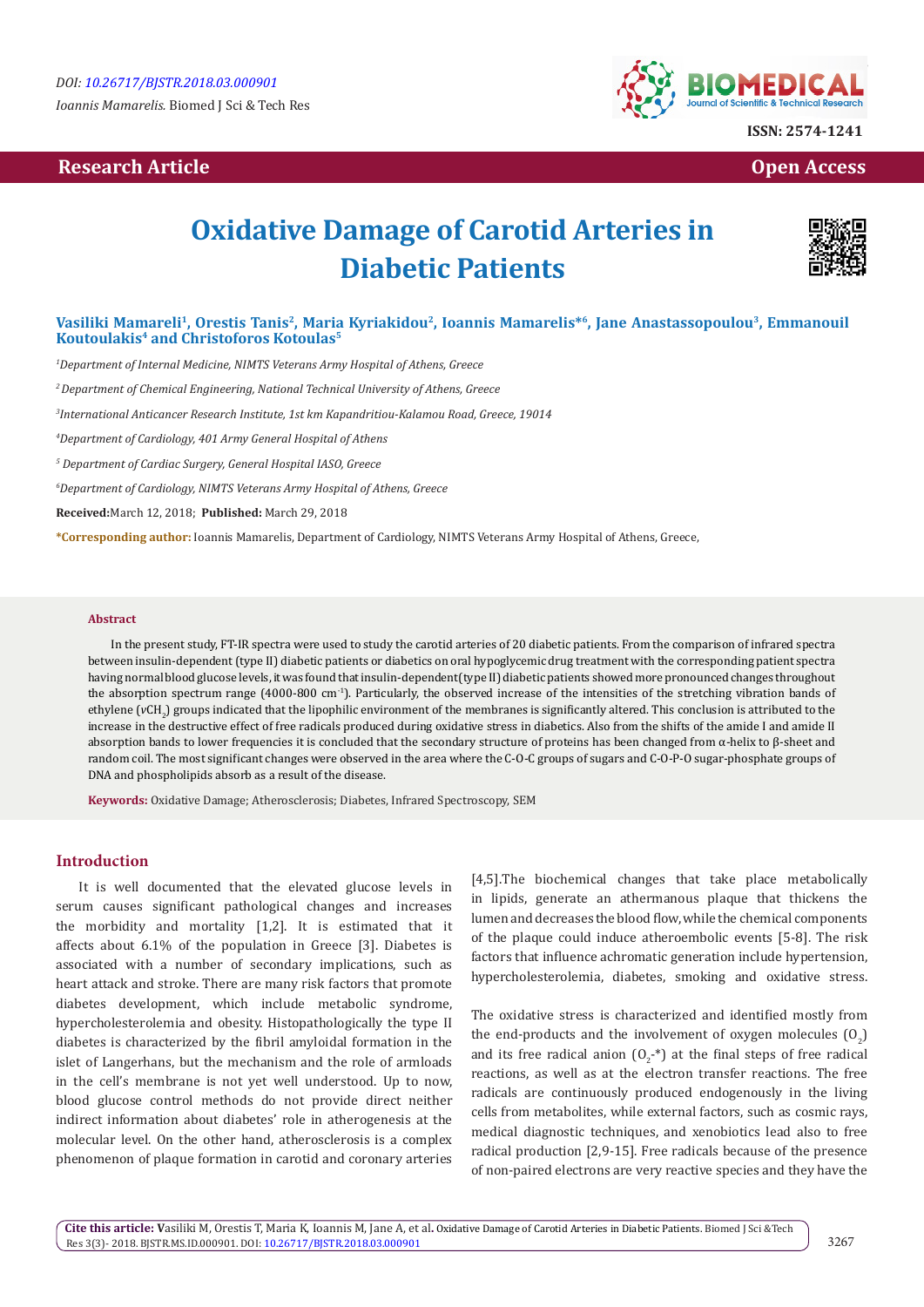tendency to give or attract electrons in order to pair them and be stabilized.

In all cases, it is necessary to have excess of electron transfer reactions which activate the oxygen molecules, as electron acceptors, and accumulation of damaged products to induce pathological effects [11-14]. In the last decade Fourier transform infrared (FT-IR) spectroscopy has shown that it is a powerful technique [9-14]. Easy-to-use and non-destructive, that could be used to evaluate the complicated systems of human tissues and cells, by studying the vibration modes of the functional groups  $(M_{22})$  -NH-CO-, -COOH, OH, etc.) [9-14]. In the FT-IR spectra there are several bands, which are useful and informative on the structural changes that take place in the tissues upon metabolism. Each band is characteristic and appears at the same characteristic wave numbers  $\text{cm}^{\text{-1}}$ ). The exact position of the bands depends on electron-withdrawing or donating effects of the intra- and inter-molecular environment in which the molecules are vibrating.

This sensitivity of IR spectroscopy gives us the ability to gain information, at a molecular level, which is associated with certain diseases. The spectral analysis of the absorption bands of carotid arteries give the characteristic "fingerprint" bands or signature bands of the tissues of the patient. In the present work the mid-FT-IR spectroscopy is used to study the spectra and the development of achromatic plaque of carotid arteries in patients who underwent carotid end arterectomy. In addition, SEM (Scanning Electron Microscopy) also a non-destructive method was used to study the composition and architecture of the membrane and foam cell of carotid and the metals present in the carotid of the patients.

# **Material and Methods**

# **Patients**

Biopsies were obtained from 53-85 years old patients,

who underwent carotid artery carotid artery endarterectomy. Representative sections of the biopsies were restored in formalin and histological evaluation showed normal thermo, with no evidence of metabolic or inflammatory disease. The specimens were fixed in buffered formaldehyde solution immediately after the excision and the blood was removed by using  $\mathrm{H_2O_2}$  and acetone. The samples were taken after the surgery of the patients according to the Greek ethical rules and the permission of the Hospital and the University.

#### **FT-IR spectrometer**

FT-IR absorption spectra were recorded on a Nicolet 6700 spectrophotometer, equipped with an ATR (attenuated total reflection) accessory. In this case IR light passes through a Zn-Se crystal and after multiplication of the internal reflections on the sample the beam is collected by a detector and is transformed to spectrum. The diamond increases the ratio of signal to noise and thus minimizes the size of the sample. Furthermore, by using the ATR apparatus the samples are not homogenized and this allowed us to obtain spectra from different parts of the carotid artery samples of each patient. The advantage of ATR-FTIR technique is that the spectra give simultaneously information about all the components of the biopsies each spectrum consisted of 120 coadded spectra at a spectral resolution of 4 cm−1 and the OMNIC 7.2a software was used for data analysis.

#### **Scanning Electron Microscope (SEM)**

Scanning electron microscope from Fei Co, The Netherlands, was used for the detection of aortic valve surface architecture. SEM was combined with Energy Dispersive X-Ray (EDX) apparatus for the chemical elemental composition analysis in different sites of the aortic valves and tissues. It must be noticed that there was not any coating of the samples with carbon or gold (Figure 1).



# **Results and Discussion**

In Figure 1 are shown representative FT-IR spectra of carotid arteries obtained from insuin-dependent (type II) diabetic patients

a) Diabetics on oral hypoglycemic drug treatment

b) And with normal glucose levels

c) In serum. Comparison between the spectra of the patients shows that some of the spectral regions have the same pattern, while in other regions are shown considerable differences in band absorption intensity, bandwidths, frequency shifts, as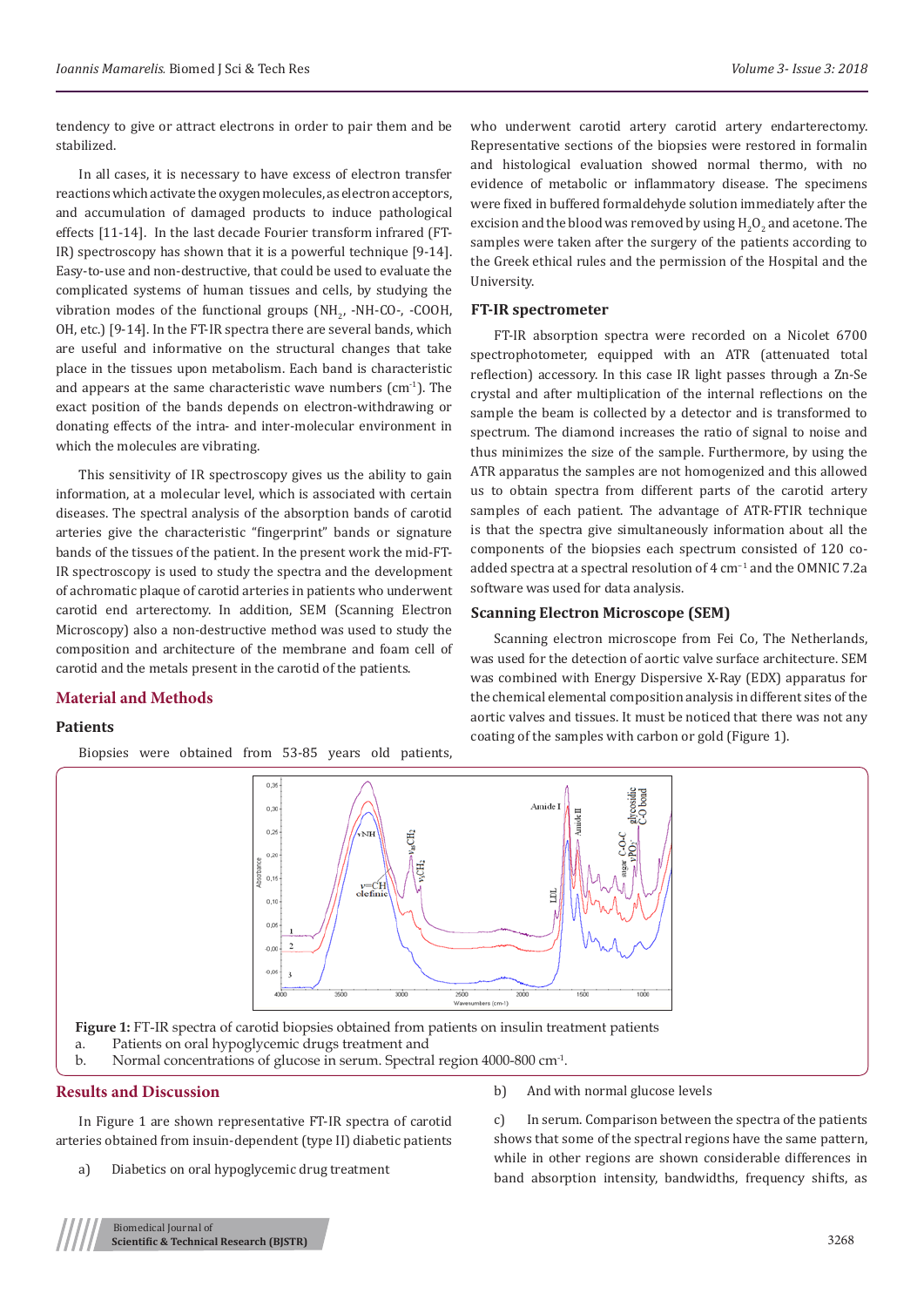well as appearance of new bands in all infrared spectral regions from 4,000-700 cm-1.

### **Spectral region 4000-2800 cm-1**

In this region are located the stretching vibration bands of *v*OH, *vNH*, *vCH*<sub>3</sub>, *vCH*<sub>2</sub> groups from water molecules, glucose, proteins, lipids, DNA and other biological molecules. The shoulder band observed at 3394 cm-1 is assigned to vOH vibration modes of water molecules and polysaccharides [7-15]. This band decreases from insulin-dependent (type II) diabetic patients to normal glucose in serum patients. The high intensity band at  $3290 \text{ cm}^{-1}$  arises from the stretching vibration of v NH groups of proteins. This band shows intensity changes. The band intensity is higher in the spectra of insulin-dependent (type II) diabetic patients following the spectra of diabetics on oral hypoglycemic drug treatment. The observed shifting to lower frequencies is related to lipid-protein interactions.

The band at 3082  $cm<sup>-1</sup>$  arises from the carbon hydrogen bond stretching vibrations of the fatty acids and is assigned to stretching vibration of the olefinic *v*=C-H carbon hydrogen bond. This particular band could be used as diagnostic band to evaluate the per oxidation of lipids, since it was observed that its intensity was following the LDL (Low Density Lipoprotein) concentration levels of the patients [7-9]. Significant variations are also observed in the region of 3000 cm-1to 2850 cm-1frequencies, which arise from stretching vibrations of carbon-hydrogen bond (*v* C-H)of lipids and phospholipids, which are assigned to the antisymmetric and symmetric vibrations of  $vCH3$  and  $vCH<sub>2</sub>$  groups [7-15]. The significant higher intensity of these bands in foam carotid cells indicates that the environment became more ordered.

This region is also influenced by the clinical characteristics of each patient and was significant for patients with diabetes and hyper uricemia. Considerable intensity increases of the antisymmetric and symmetric stretching vibration bands of vCH2at 2924  $cm<sup>-1</sup>$  and 2850  $cm<sup>-1</sup>$ , respectively, in insulin-dependent (type II) diabetic patients. The shift of the band from 2853  $cm<sup>-1</sup>$  to lower wave numbers at 2850 cm-1 indicates that the membrane became ordered [15-19]. This shift of the band 2853  $cm<sup>-1</sup>$  to lower wave numbers at  $2850 \text{ cm}^{-1}$  was also related to LDL concentration, indicating that cholesterol influenced the packing of the membrane acryl chains to the increase of order.

# **Spectral region 1800-700 cm-1**

The spectral region  $1800-700$  cm<sup>-1</sup> contains information about the secondary structure of proteins. The band at 1736 cm-1 is attributed to lipid ester carbonyl (vROC=O) stretching vibration and –COOH of the atherogenic plaque. This band appears at higher frequencies (up to  $1744 \text{ cm}^{-1}$ ) upon oxidative stress and aldehyde production [1,6-8,20-22].This particular band is also associated with LDL cholesterol concentration and is an indication that oxidative stress is a pathway of lipid per oxidation during atheromatic plaque formation. The amide I band which arises from stretching vC=O and bending δNH vibrations of peptide bond (-NHCO-), shifts from 1650 cm-1 to 1630 cm-1. The amide II band, which arises from *v*C-N vibration shifts from  $1550 \text{ cm}^{-1}$  to  $1540 \text{ cm}^{-1}$ . Upon the shifting of these bands to lower frequencies, it is suggested that the proteins

The infrared spectra showed two minor bands at  $1690 \text{ cm}^{-1}$ and at 1620 cm-1, which are attributed to apo-B100 of LDL. It is known that LDL contains only apo-B100 as apolipoproteins and is characterized from their β-strands. Indeed, the insulin-dependent (type II) diabetic patients showed in their carotid FT-IR spectrum greater changes due to several eliminations of proteins [23]. These bands are associated with the increase of the lipophilic environment, which is in agreement with the absorption bands observed in the region 2900-2850 cm<sup>-1</sup>. The band at 1465 cm<sup>-1</sup>, which is assigned to CH2 scissoring vibrations of lipids, becomes broader and in the insulin-dependent (type II) diabetic patients splits in two. Fourier self de convolution of this band showed two peaks at  $1473 \text{ cm}^{-1}$ and  $1447 \text{ cm}^{-1}$ . From this pattern and the band at  $1473 \text{ cm}^{-1}$ , it is suggested that the lipid acyl chains are in Tran's configuration and that the lipophilic interactions lead to order structure.

This finding is in agreement with the increase of the intensity of the methylene stretching vibration band observed in the region 3000-2850 cm-1. Upon deputation, these bands shift slightly to lower frequencies, as a result of the hydrogen bonding forces between proteins and the lipophilic environment. The absorption bands at the region 1300-1000 cm $^{-1}$  match the spectral patterns that arise from amide III, –C-O-C- of sugars, *v*C-O-P-O of sugar phosphate modes and *v*PO2– in phosphodiester groups of the phospholipids and DNA (Figure 2). This region could be characterized as the "fingerprint" of sugar molecules. Considerable changes are shown in the shape and. Intensity of absorption bands in both insulindependent (type II) diabetic patients and on oral hypoglycemic drug treatment diabetics, compared to patients with normal blood glucose levels. The band at about  $1165 \text{ cm}^{-1}$  shifts to higher frequencies at 1170 cm-1in insulin-dependent (type II) diabetic patients.





a. Patients on oral hypoglycemic drugs treatment and b. Normal Concentrations of Glucose in Serum. Spectral Region 1180-1000 cm-1.

The band at  $1170 \text{ cm}^{-1}$  originates from Glycosylation of membranes and was also observed in cancerous tissues [14,24,25]. The band at  $1044 \text{ cm}^{-1}$  is lesser extent in the diabetic patient, who is on oral hypoglycemic drug treatment compared to the patient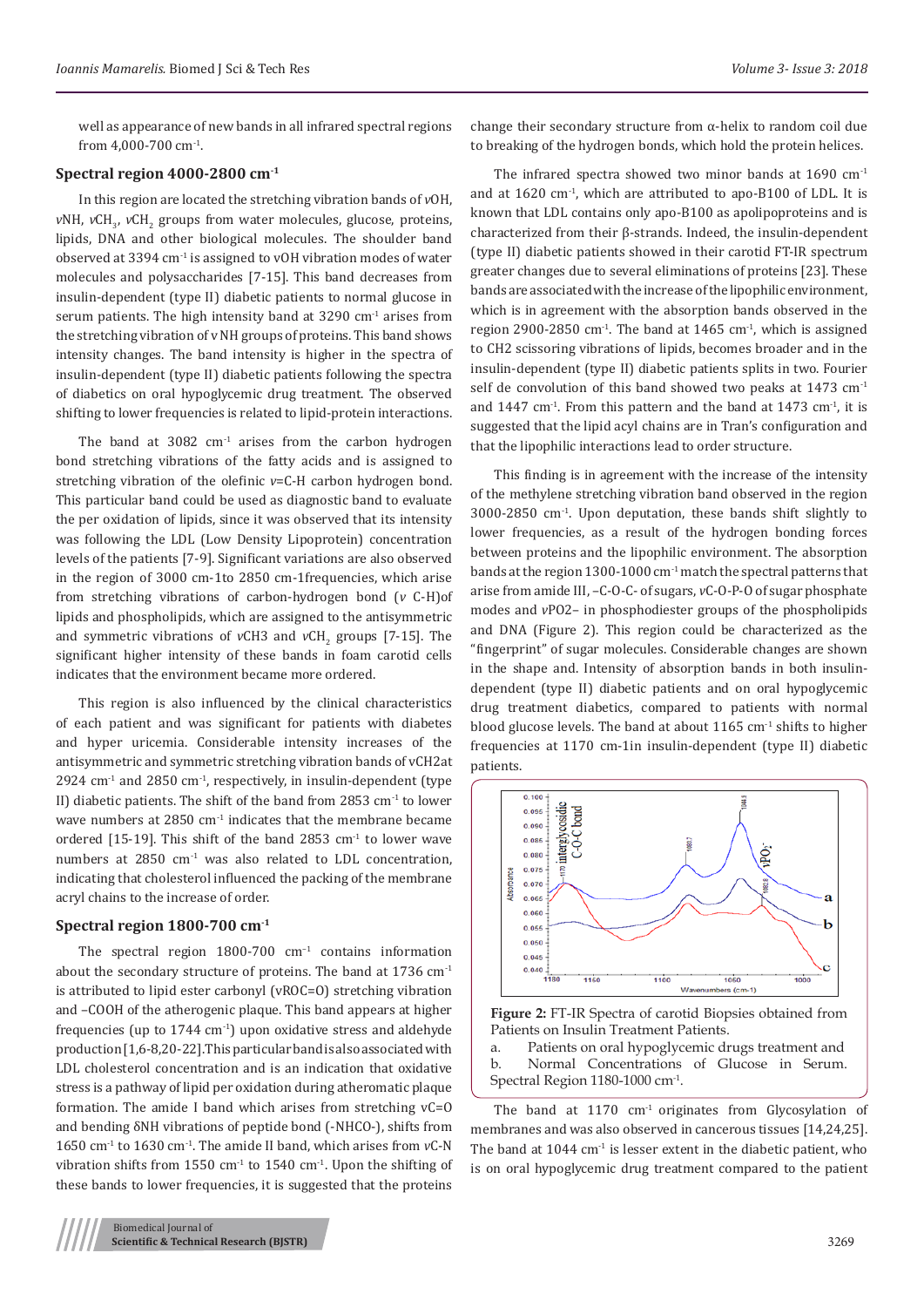with normal blood glucose level. This band arises from oxidative degradation products of hyaluronic acid of the connected tissues of carotid membrane [5,26]. Therefore, the bands at 1170  $cm<sup>-1</sup>$  and 1044 cm-1 could are an indicator of the "injury" insulin-dependent (type II) diabetic patient suffered and could be used to predict possible arterial lesions due to the disease (Figure 3). Shows the SEM analysis. Of the surface architecture of carotid artery, in foam

cells' region. It is observed that the region is highly heterogeneous and rich in fibrils and mineral deposits. These findings confirm the amyloidal protein formation as it was suggested by FT-IR analysis. By using SEM-EDX analyzer, heavy metal ion deposition was detected in some patients, such as copper (Cu), lead (Ld), silver (Ag), titanium (Ti), because of their professional occupation and their medical history of metallic implants.



**Figure 3:** SEM Analysis of Surface Architecture of CArotidartery. Mag 100, scale 500 μm.

# **Discussion**

It has been established that in humans during metabolism or oxidative stress, free radicals are produced, which dysregulate many important biological pathways leading to disease development and even death. [2,11].The  $H_2O_2$  molecules are intermediate products in the catalytic cycle of oxidation of cytochromes according to Eqtn 1[15].

$$
O_2 \underline{e}_2 O_2 \underline{2H}^+ H_2 O_2 \qquad \qquad \text{[Eqtn 1]}
$$

The hydrogen peroxide molecules which are formed could react with the bivalent iron cations  $(Fe^{2+})$  of the hemoproteins or with copper cations  $(Cu^{2+})$  from copper proteins, as well as with toxic bivalent metal ions of transition metals, e.g.  $Co^{2+}$ , Ni<sup>2+</sup>, Cr<sup>2+</sup> producing hydroxyl free radicals (HO.) according to the following Fenton's or Haber-Weiss [Eqtn 2] like reactions

$$
\text{Fe}^{2+} + \text{H}_2\text{O}_2 \rightarrow \text{Fe}^{3+} + \text{HO} + \text{OH}^-
$$
 [Eqtn 2]

The produced from the Eqtn 2 hydroxyl free radicals (HO.) can react with lipid acyl chains by subtraction of a hydrogen atom, leading to acyl chain free radical:



The acyl free radicals react according to disproportionation reaction [Eqtn 4]:

$$
2 R \longrightarrow R + R-CH=CH_2
$$
 [Eqtn 4]

Through this reaction, the initial molecule (lipid) is reproduced together with one more molecules containing one less hydrogen atom, leading to the generation of one terminal double bond. The reaction [Eqtn 4] explains very well the increasing of the intensity of the band at 3082 cm-1, which is assigned to the v=C-H terminal (olefinic) group. Since aerobic conditions predominate in humans, the oxygen (O2), which is a double free radical (.O=O.) reacts rapidly with the above formed radical to generate a lipid hydroperoxyl radical:

[Eqtn 5]

The formed proxy radicals, (C-O-O.), take up very fast mobile hydrogen atoms from compounds (donors) of the environment, such as adjacent lipids, thrills, etc. and can finally produce hydroperoxyl groups (–C-O-OH), which are non-ionic. Since aerobic conditions predominate in humans, the oxygen  $(0<sub>2</sub>)$ , which is a double free radical (.O=O.) reacts rapidly with the above formed radical to generate a lipid hydroperoxyl radical:



This reaction also leads to the fixation of lipid damage, induced by hydrogen abstraction from hydroxyl free radicals [18]. Hydro peroxyl groups can also be produced by reaction of lipid radicals with hydro peroxyl radicals  $(HO<sub>2</sub>)$  as follows [27].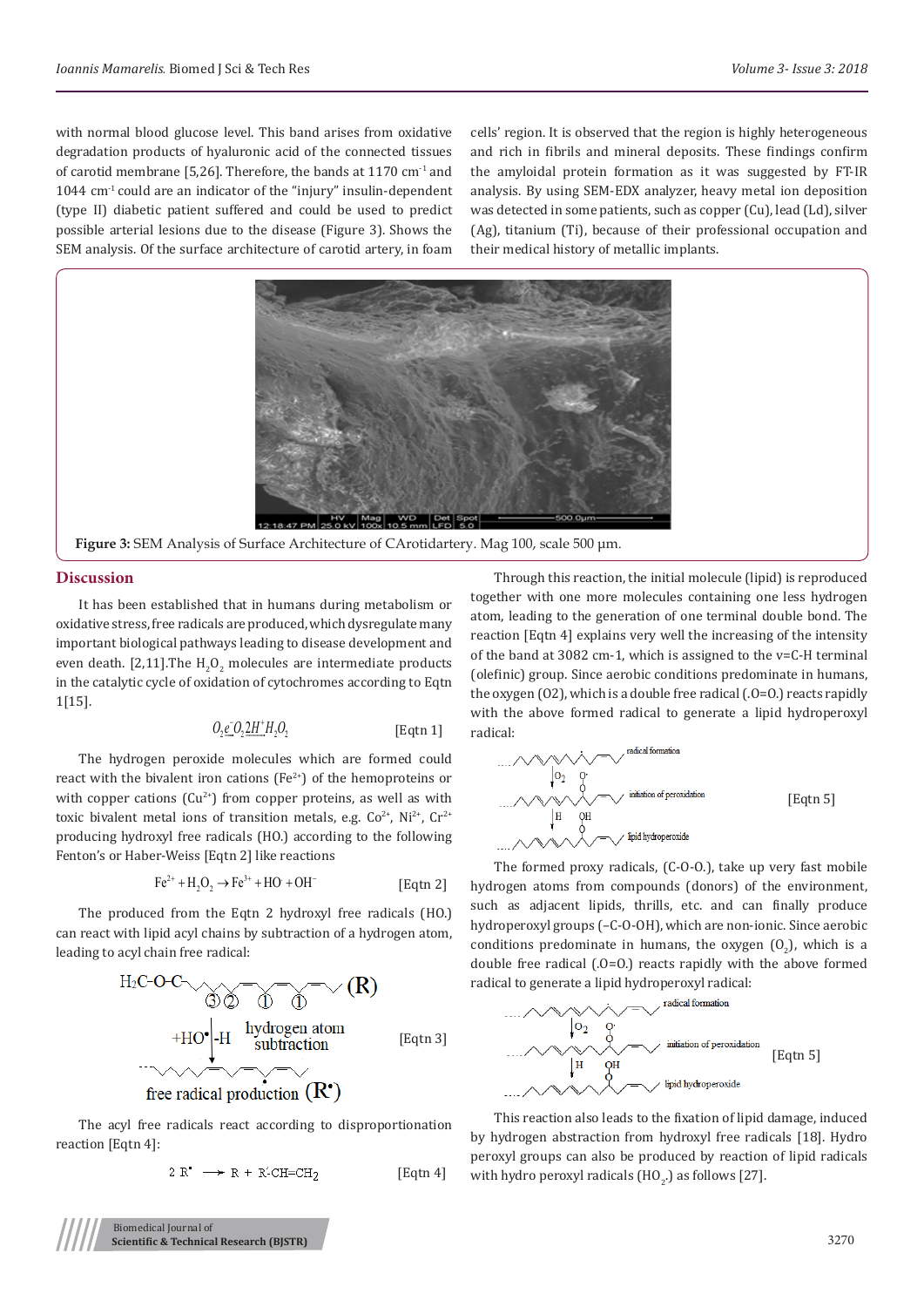

Reactions shown in Eqtn 5 and 6 explain the presence of the band near 1000 cm-1, which is assigned to –v-O-O- peroxyl stretching vibration. This finding allows us to suggest that the hydroxyl free radicals are required for the formation of lipid hydro peroxides and aldehydes according to the following general reaction [28]:

$$
\begin{array}{ccc}\nR \setminus C \setminus R'O & + H_2O & \xrightarrow{\text{H}^+} & R \setminus C \setminus H & + 2R'OH \\
\text{Actal} & & \xrightarrow{\text{several steps}} & \text{Aldehyde} & \text{Alcohol} & \text{[Eqtn 7]}\\
\end{array}
$$

It is accepted that per oxidized lipids decompose easily, generating both free and core aldehydes, as well as ketenes that covalently modify ε-amino groups of lysine residues of the protein moiety [29-31].

Fourier self deconvolution and second derivative of the spectral region  $1800-1500$  cm<sup>-1</sup>, where the amide I and amide II absorb, showed new bands at about  $1690 \text{ cm}^{-1}$  and  $1516 \text{ cm}^{-1}$ , which are attributed to anti parallel β-sheet and parallel β-sheet, respectively. These bands are related with amyloidal protein formation. This suggestion is also confirmed by the increase of lipophilic environment, which is also in agreement with SEM analysis. The elemental analysis of SEM indicated large amount of calcium and phosphorous in the areas of foam cells. It has been found that initiation of thermo formation takes place in this region and thus, it is expected to be a region which corresponds to achromatic plaque rich in phospholipases (Lp-PLA<sub>2</sub>). The enzyme Lp-PLA<sub>2</sub>, which is produced by inflammatory cells, hydrolyses oxidized phospholipids to lysophosphatydil choline most likely causes the atherogenesis [32].

#### **Conclusion**

The present study showed that infrared spectroscopy can be used to identify the damage of carotid arteries caused by oxidative stress. The increase of stretching vibrations of ethylene groups is related with the increase of lipophilic environment. The shifts of amide I and amide II bands to lower frequencies indicate the change of secondary protein structure, as well as the amyloidal protein and fibril formation. The characteristic absorption bands at  $3070$  and  $1734$  cm<sup>-1</sup> are associated with LDL production and oxidative stress diagnostic bands. The bands at 1170 and 1044 cm-1 are characteristic in insulin-dependent (type II) diabetic patients. SEM-EDX analysis confirmed the fibril formation, while foam cells were the preferential site for metal.

## **References**

- 1. [Kotoulas C, Mamarelis I, Koutoulakis E, KyriakidouM, Mamareli V, et](http://en.atherosclerosis.gr/influence-diabetes-atherosclerosis-amyloid-fibril-formation-coronary-arteries-ft-ir-spectroscopic-study/)  al. (2017[\) The influence of diabetes on atherosclerosis and amyloid](http://en.atherosclerosis.gr/influence-diabetes-atherosclerosis-amyloid-fibril-formation-coronary-arteries-ft-ir-spectroscopic-study/)  [fibril formation of coronary arteries.](http://en.atherosclerosis.gr/influence-diabetes-atherosclerosis-amyloid-fibril-formation-coronary-arteries-ft-ir-spectroscopic-study/) A FT-IR spectroscopic study, Hell [J Atheroscler 8\(1\).](http://en.atherosclerosis.gr/influence-diabetes-atherosclerosis-amyloid-fibril-formation-coronary-arteries-ft-ir-spectroscopic-study/)
- 2. [Pitocco D, Tesauro M, Alessandro R, Ghirlanda G, Cardillo C \(2013\)](https://www.ncbi.nlm.nih.gov/pubmed/24177571)  [Oxidative stress in diabetes: Implication for vascular and other](https://www.ncbi.nlm.nih.gov/pubmed/24177571)  [complications. Int J Mol Sci 14\(11\): 21525-21550.](https://www.ncbi.nlm.nih.gov/pubmed/24177571)
- 3. Diabetes the policy pazzle: Towards Benchmarking in EU 25. Federation European Nurses in Diabetes
- 4. [Farah R, Shurtz Swirski R, Lapin O \(2008](https://cardiab.biomedcentral.com/articles/10.1186/1475-2840-7-20)) Intensification of oxidative [stress and inflammation in type 2 diabetes despite antihyperglycemic](https://cardiab.biomedcentral.com/articles/10.1186/1475-2840-7-20) [treatment. Cardiovascular Diabetology 22: 7-20.](https://cardiab.biomedcentral.com/articles/10.1186/1475-2840-7-20)
- 5. [Baynes JW \(1991\) Perspectives in Diabetes Role of Oxidative Stress in](https://www.ncbi.nlm.nih.gov/pubmed/2010041) [Development of Complications in Diabetes. Diabetes 40\(4\): 405-412.](https://www.ncbi.nlm.nih.gov/pubmed/2010041)
- 6. [Mamarelis I, Koutoulakis E, Kotoulas C, Dritsa V, Mammareli V, et al.](http://www.atherosclerosis.gr/2788-2/) (2016[\) Amyloid like formation and aortic valve calcification promoted](http://www.atherosclerosis.gr/2788-2/) [by oxidative stress. Hellenic J Atherosclerosis 7\(2\):](http://www.atherosclerosis.gr/2788-2/) 84-96.
- 7. [Mamarelis I, Pissaridi K, Dritsa V, Kotileas P, Tsiligiris V, et al. \(2010\)](http://iv.iiarjournals.org/content/24/6/883.long) [Oxidative stress and Atherogenesis. An FI-IR Spctroscopic Study. J In](http://iv.iiarjournals.org/content/24/6/883.long) [Vivo 24\(6\): 883-888.](http://iv.iiarjournals.org/content/24/6/883.long)
- 8. [Mamarelis I, Koutoulakis E, Kotoulas C, Dritsa V, Mamareli V \(2017\)](https://www.researchgate.net/publication/316834522_The_Role_of_Oxidative_Stress_on_Amyloid-like_Protein_Formation_and_Aortic_Valve_Calcification) [Anastassopoulou J. The Role of Oxidative Stress on Amyloid-like Protein](https://www.researchgate.net/publication/316834522_The_Role_of_Oxidative_Stress_on_Amyloid-like_Protein_Formation_and_Aortic_Valve_Calcification) [Formation and Aortic Valve Calcification.](https://www.researchgate.net/publication/316834522_The_Role_of_Oxidative_Stress_on_Amyloid-like_Protein_Formation_and_Aortic_Valve_Calcification) Hellenic J Cardiology 58(2).
- 9. (2012) Theophanides T Infrared Spectroscopy-Life and Biomedical Science, Ed. T. Theophanides, InTech, Europa.
- 10.(2015) Theophanides T Infrared Spectroscopy-Anharmonicity of Biomolecules, Crosslinking of Biopolymers, Food Quality and Medical Applications, In Tech, Europe.
- 11. [Anastassopoulou J, Kyriakidou M, Kyriazis S, Mavrogenis A, Mamareli](https://www.ncbi.nlm.nih.gov/pubmed/29113732) [V, et al. \(2017\) Theophanides T Oxidative stress in aging and disease](https://www.ncbi.nlm.nih.gov/pubmed/29113732) [development studied by FT-IR spectroscopy. J Mechanisms Age](https://www.ncbi.nlm.nih.gov/pubmed/29113732) [Development S0047-6374\(17\): 30119-301127.](https://www.ncbi.nlm.nih.gov/pubmed/29113732)
- 12. [Dritsa V, Pissaridi K, Koutoulakis E, Mamarelis I, Kotoulas C](https://www.ncbi.nlm.nih.gov/pubmed/24425841) (2014) An [Infrared spectroscopic study of aortic valve. A possible mechanism of](https://www.ncbi.nlm.nih.gov/pubmed/24425841) [calcification and the role of magnesium salts.](https://www.ncbi.nlm.nih.gov/pubmed/24425841) In Vivo 28(1): 91-98.
- 13. [Kyriakidou M, Mavrogenis AF, Kyriazis S, Markouizou A, Theophanides T,](https://www.ncbi.nlm.nih.gov/pubmed/27566078) [et al. \(2016\) Anastassopoulou J. An FT-IR spectral analysis of the effects](https://www.ncbi.nlm.nih.gov/pubmed/27566078) [of γ-radiation on normal and cancerous cartilage. Ιn Vivo 30\(5\): 599-](https://www.ncbi.nlm.nih.gov/pubmed/27566078) [604.](https://www.ncbi.nlm.nih.gov/pubmed/27566078)
- 14. [Kyriakidou M, Anastassopoulou J, Tsakiris A, Koui M, Theophanides T](https://www.ncbi.nlm.nih.gov/pubmed/29102935) [\(2017\) FT-IR spectroscopystudy in earlydiagnosis of skin cancer. In Vivo](https://www.ncbi.nlm.nih.gov/pubmed/29102935) 31(6): [1131-1137.](https://www.ncbi.nlm.nih.gov/pubmed/29102935)
- 15. Roberfroid M, Buc Calderon P (1995) Free Radicals and Oxidation Phenomena in Biological Systems. New York, Basel, Switzerland.
- 16. [Borchman D, Harris EN, Pierangeli SS, Lamba OP \(1995\) Interactions](https://www.ncbi.nlm.nih.gov/pubmed/7586693) and molecular structure of cardiolipin and  $\beta_2$ -glycoprotein  $I(\beta_2$ -GP1). [ClinExp Immunol 102\(2\): 373-378.](https://www.ncbi.nlm.nih.gov/pubmed/7586693)
- 17. E Rizzarelli, T Theophanides, Anastassopoulou J (1991) Mass spectrometry and FT-IR spectroscopy of quaternary ammonium salts. In Topics in Molecular Organization and Engineering-Properties and Chemistry of Biomolecular Systems. Kluwer Academic Publishers, Dordrecht, Netherlands p. 14.
- 18. Bertoluzza A, Fagnano C, Monti P, Anastassopoulou J, Theophanides T, et al. (1989) FT-IR spectra and pressure induced solid-solid phase transitions in copper complexes with long-chain aliphatic amines. In Spectroscopy of Biological Molecules-State of Art, Societaeditrice Esculario, Bologna, Italy, pp. 247-250.
- 19. [Güler G, Gärtner RM, Ziegler C, Mä](https://www.ncbi.nlm.nih.gov/pubmed/26592930)ntele W (2016) Lipid-Protein [Interactions in the Regulated Betaine Symporter BetP Probed by](https://www.ncbi.nlm.nih.gov/pubmed/26592930) [infrared spectroscopy. J Biol Chem 291\(9\): 4295-4307.](https://www.ncbi.nlm.nih.gov/pubmed/26592930)
- 20. Arsov Z, Quaroni L ([2007\) Direct interaction between cholesterol and](https://www.ncbi.nlm.nih.gov/pubmed/17662974) [phosphatidylcholines in hydrated membranes revealed by ATR-FTIR](https://www.ncbi.nlm.nih.gov/pubmed/17662974) [spectroscopy. Chem Phys Lipids 150\(1\): 35-48.](https://www.ncbi.nlm.nih.gov/pubmed/17662974)
- 21. [Zalba G, Beaumont J, San José G, Fortuño A, Fortuño MA, et al. \(2000\)](https://link.springer.com/article/10.1007/BF03179777) [Vascular oxidant stress: molecular mechanisms and pathophysiological](https://link.springer.com/article/10.1007/BF03179777) [implications. J PhysiolBiochem 56\(1\): 57-64.](https://link.springer.com/article/10.1007/BF03179777)